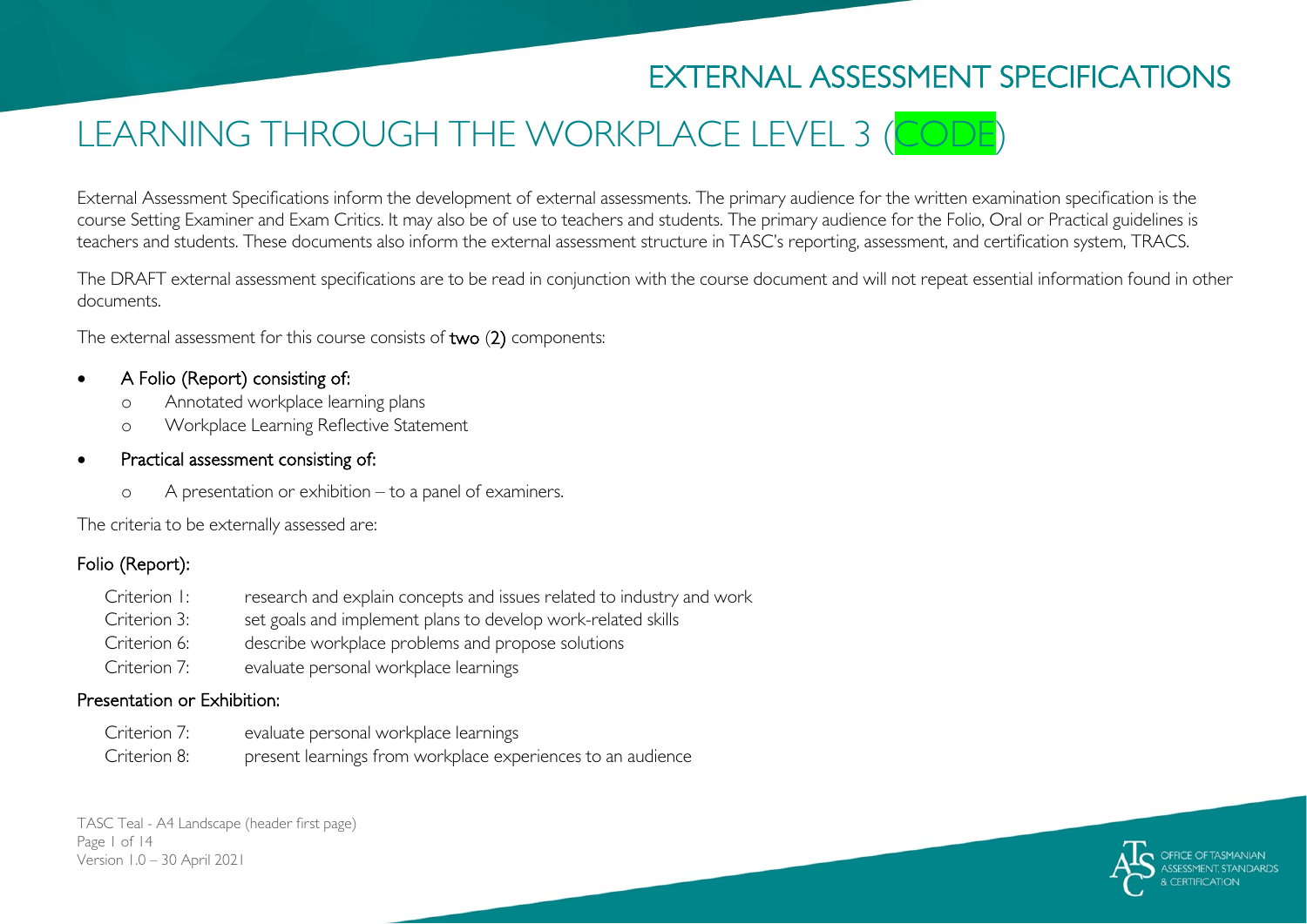# FOLIO (REPORT) STRUCTURE

| Folio (Report)<br>Components       | <b>Annotated Workplace Learning Plans</b>                                                               | Workplace Learning Reflective Statement                                                                                                                                                                       |  |  |
|------------------------------------|---------------------------------------------------------------------------------------------------------|---------------------------------------------------------------------------------------------------------------------------------------------------------------------------------------------------------------|--|--|
| Criterion/Criteria                 | set goals and implement plans to develop work-related<br>Criterion 3:<br><b>skills</b>                  | Criterion 1: research and explain concepts and issues related to<br>industry and work<br>Criterion 6: describe workplace problems and propose solutions<br>Criterion 7: evaluate personal workplace learnings |  |  |
| <b>Examinable Elements</b>         | Elements 1 and 2                                                                                        | Criterion I: all standard elements<br>Criterion 6: element 3<br>Criterion 7: all standard elements                                                                                                            |  |  |
| Course coverage                    | Modules 1, 2 and 3                                                                                      | Modules 1, 2 and 3                                                                                                                                                                                            |  |  |
| Prescribed texts<br>coverage       | N/A                                                                                                     | N/A                                                                                                                                                                                                           |  |  |
| Response format                    | Written including diagrams and must be available digitally                                              | Written or multimodal and must be available digitally                                                                                                                                                         |  |  |
| Number and nature of<br>components | Two (2) annotated workplace learning plans - one relating to Module<br>2, and one relating to Module 3. | The Workplace Learning Reflective Statement has three (3)<br>components:<br>Context statement<br>2.<br>Body of work<br>Concluding statement<br>3.                                                             |  |  |
| Compulsory or optional             | Compulsory                                                                                              | All components are compulsory                                                                                                                                                                                 |  |  |
| Total time allocation              | 5-10 hours                                                                                              | 15-20 hours including class time                                                                                                                                                                              |  |  |

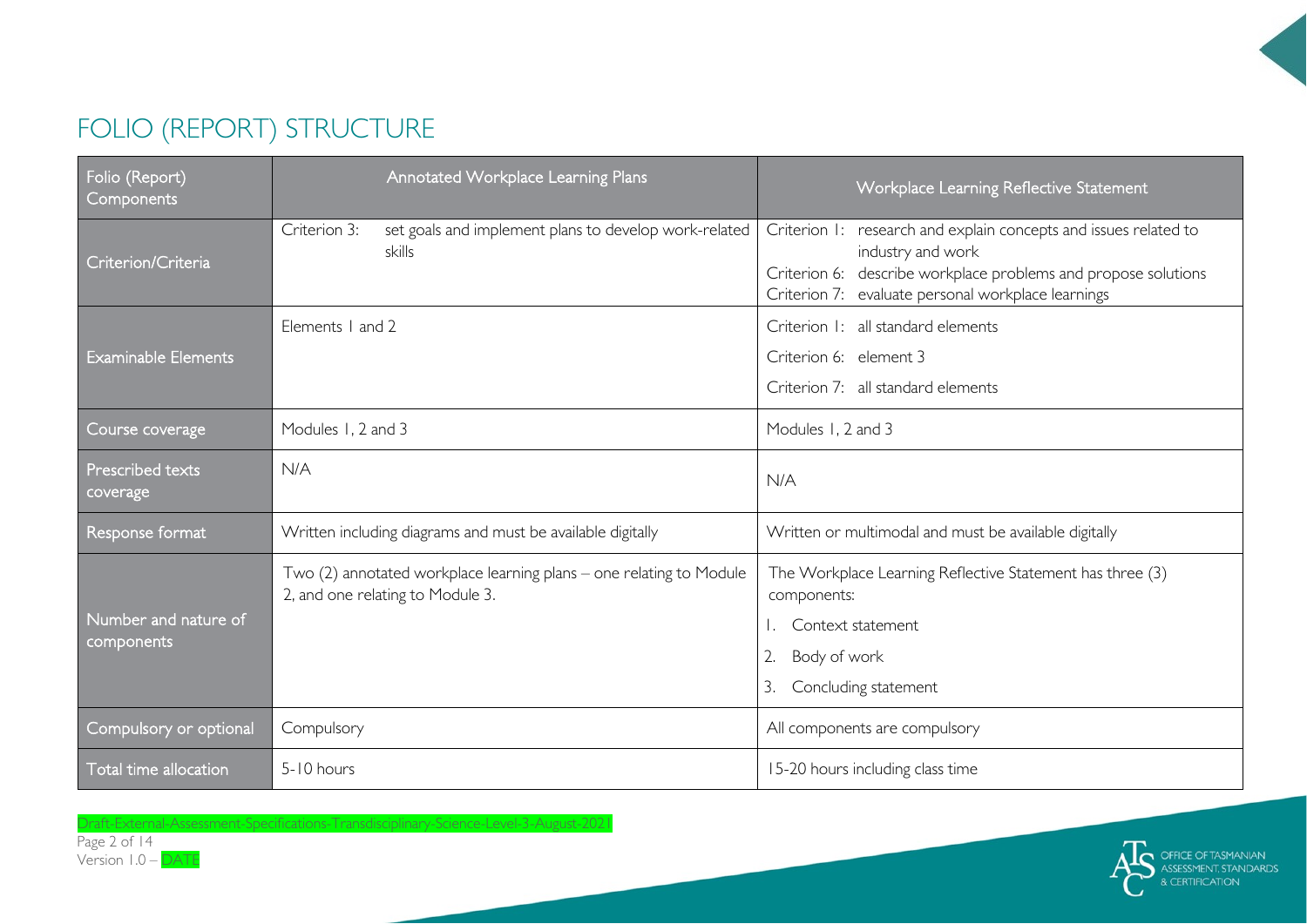| Total word count               | Maximum of 1000 words or 10 pages                                      | Minimum of 2500 words to a maximum of 3000 words.<br>Up to five (5) additional pages of material such as diagrams, images,<br>tables or graphs may be included, not included in the word count. |
|--------------------------------|------------------------------------------------------------------------|-------------------------------------------------------------------------------------------------------------------------------------------------------------------------------------------------|
| Mark / Rating allocation       | Extended ratings of Criterion 3                                        | Extended ratings of Criteria 1, 6 and 7                                                                                                                                                         |
| Mark / Allocation<br>reasoning | Alpha marking is appropriate for the qualitative nature of the course. | Alpha marking is appropriate for the qualitative nature of the course.                                                                                                                          |

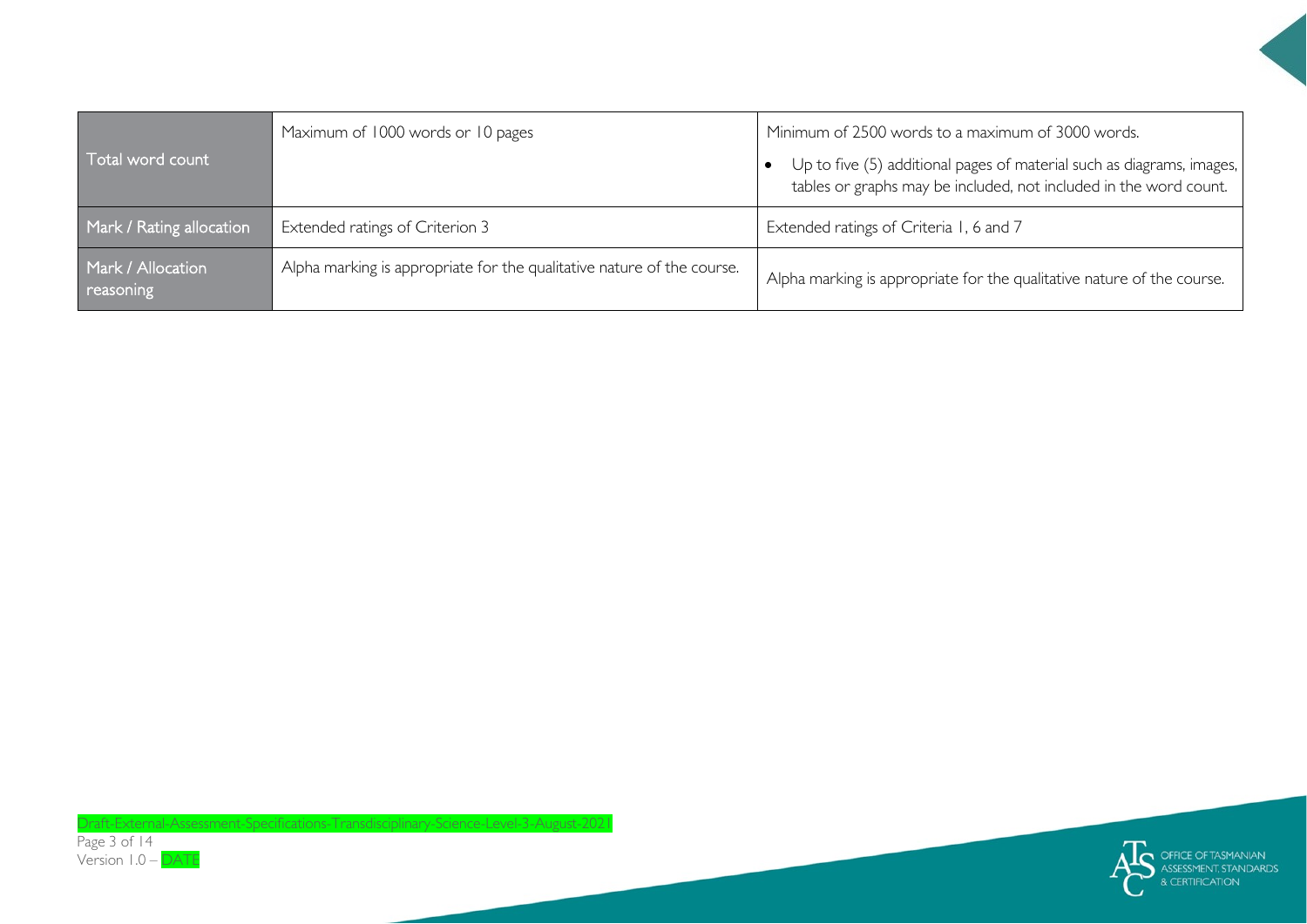

# FOLIO (REPORT) GUIDELINES

These guidelines provide comprehensive details for students, teachers and markers about what component/s form the external assessment for this course.

The TASC Frequently Asked Questions – Externally Assessed Folios provides general information for all students and teachers about externally assessed folios, including a how-to guide for submitting folios and a link to the **TASC Academic Integrity Guide.** 

The course Assessment Report available under the *Supporting Documents* section of the <CODE> course page addresses issues, strengths, and weaknesses about the previous year's assessment of the folio and should be read in conjunction with the guidelines.

Markers will use marking guidelines to mark the Folio. TASC would strongly encourage teachers to use the marking guidelines to assess the projects internally.

#### The final Folio must be electronically submitted by the student to their teacher for external assessment by the *due to teacher date* published on the **TASC website** each year.

The teacher cannot extend the published *due to teacher date*, however they may set an earlier deadline for the purpose of internal assessment.

### ADVICE TO STUDENTS

Your Folio (Report) will provide an overall summary of your workplace learning experiences including: your preparation; development and implementation of learning plans; the knowledge, skills, understandings and insights gained; an evaluation of the effectiveness of the learning plans and the impact on your future planning.

You are required to submit a folio of your work consisting of:

- 1. Plans from Modules 2 and 3.
- 2. A reflective statement.

TASC will assess the Folio to determine the course external assessment rating for Criteria 1, 3, 6 and 7. If you do not submit a folio you cannot achieve more than a Preliminary Achievement (PA) for this course.

### LEARNING JOURNAL

You must keep a learning journal as part of the work requirements for each of Modules 2 and 3. The purpose of your learning journal is to chart your progress during your workplace learning. You may also use them to record any other reading, research, reflections, achievements, planning, and any problems or difficulties you are experiencing. throughout the course. Make sure you detail all sources of information.

The learning journals are not submitted for external assessment, but may be used to assist you to prepare your external assessments. For example:

- They represent invaluable primary source material to inform your reflective statement.
- Excerpts can be used to illustrate particular points

Page 4 of 14 Version 1.0 – DATE

 $Draff-Fxternal-As$ 

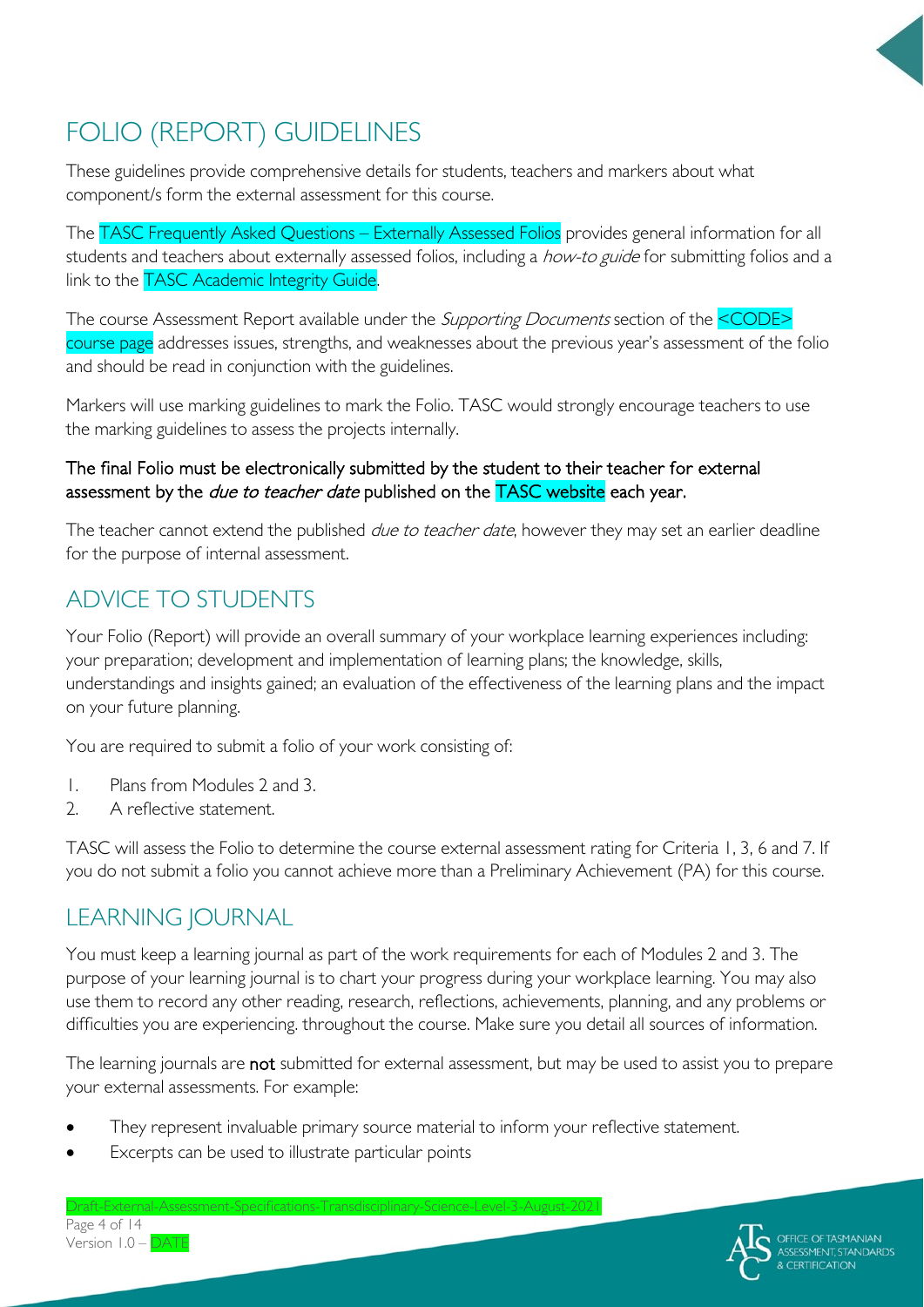They also assist your teacher in showing your evidence of meeting the TASC Academic Integrity requirements.

### Annotated Plans

Each plan should include:

- a SMART goal
- a plan for achieving the goal
- additional information and annotations to indicate monitoring of progress including any adaptations

The annotated workplace learning plans may be included as Appendix 1 and Appendix 2 respectively.

### Reflective Statement

The reflective statement is a personal, critical reflection of the processes involved in preparing for and undertaking workplace learning, and the learnings that you gained.

In your Reflective Statement you will:

- Provide a context statement, to set the scene for the reader
	- o The context statement should provide a brief overview of the workplace learning setting(s) and the relationship to your personal interests and goals, the objectives of the workplace learning plan and a brief indication of the overall impact of the experience of workplace learning. You may wish to refer to your motivation for undertaking the course.

The body of the work must outline your workplace learning findings. In the body of the work, you must:

- Summarise your preparation for workplace learning including
	- o industry investigations (for example, the nature of your workplace, its related industry, possible career pathways)
	- o behaviour and communication expectations (generally and for your specific workplace, for example positive inclusive workplace culture)
	- o Workplace Health and Safety
- Explain and evaluate your workplace learning plans (with reference to the annotated plans that are in the folio)
	- o explain your chosen focus in each of your workplace learning plans
	- o explain and how you developed your workplace learning plan (for example, choice of strategies, format)
	- o evaluate the outcomes and effectiveness of the plans
- Include some examples of workplace problems or issues encountered and how they were addressed.
- Describe and evaluate your personal workplace learnings and the impact on your career and personal decision-making including future pathways. Include the intentional learning outlined in your annotated learning plans, and other learning that occurred.
- Describe any insights gained through your workplace learning experiences.

Draft-External-Assessment-Specifications-Transdisciplinary-Science-Level-3-August-2021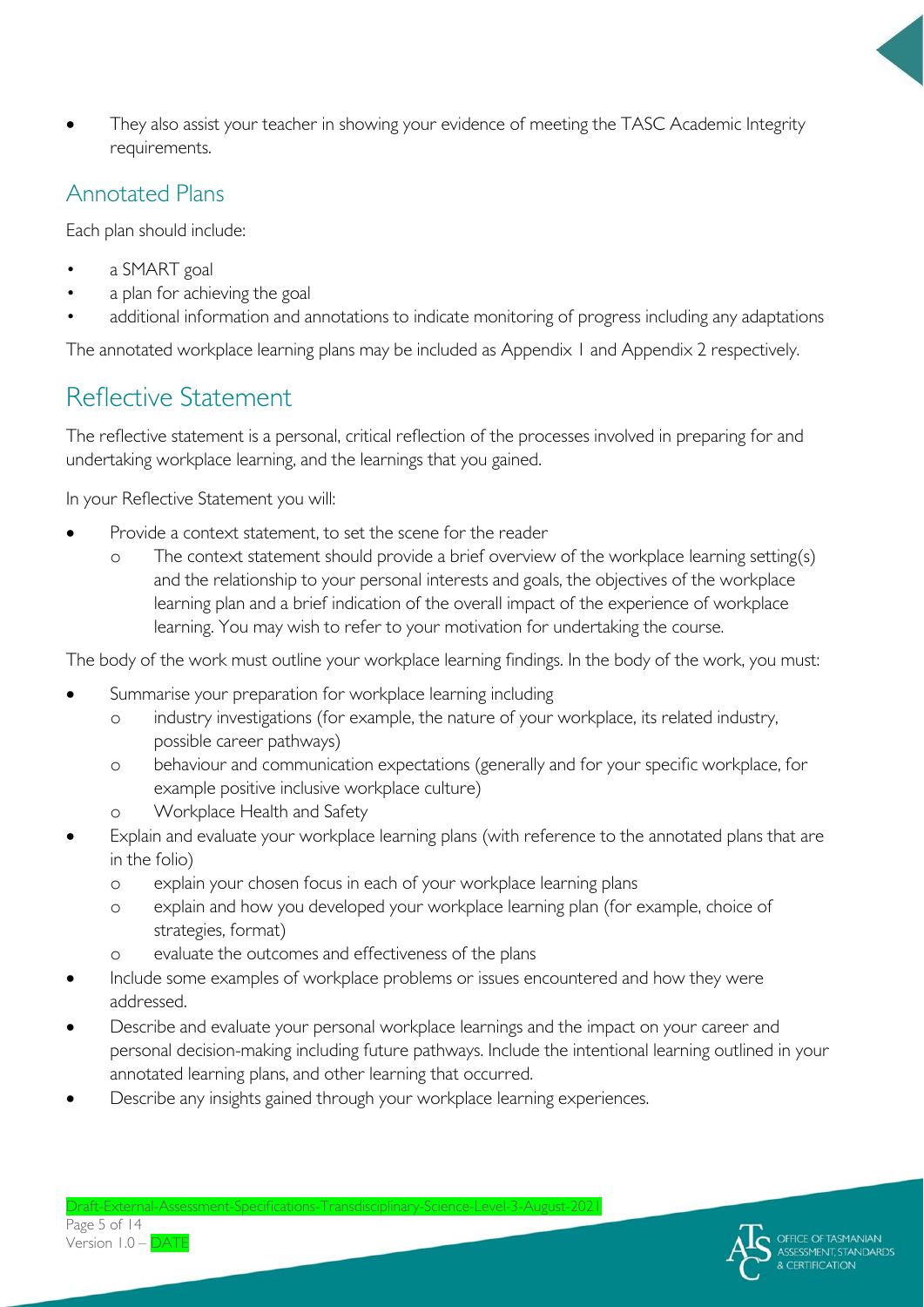- Reflect on yourself as a worker and a learner. You might reflect on what you would do differently if commencing a new work placement or job, or what advice you could offer a student considering this course in the future.
- Conclude with a closing statement that sums up the workplace learning experience, its benefits and challenges, the learning gained, impact of pathways and future areas to be explored.

# Folio (Report) length and word count

The folio has a minimum of 2500 words and a maximum of 3000 words. Anything over 3000 words will not be assessed. t

The 3000 word limit does not include

- Title page
- Table of contents
- Acknowledgements
- Footnotes/in-text references
- Additional material such as charts, tables, graphs, diagrams, images and their labels
- Reference list/Bibliography
- **Appendices**

Appendices may be used to provide background information. Appendices are not to be used as a means of expanding or developing the material covered in the body of the Reflective Statement.

# Presentation of Folio (Report)

When presenting your Folio (Report), the following points must be noted:

- You are expected to provide a reworked, and polished, word-processed product. Your teacher is required to see all versions of your work, so it is essential to 'Save as' each time you produce a new draft of your work. The best way to protect yourself from technological failure is to make a hard copy of each draft. No allowances can be made for technological failures including software and hardware malfunctions.
- Proofreading and editing are an essential part of the process. Careful attention needs to be given to correct spelling of all proper nouns including government or other organisations
- Use 1.5 line spacing only (this makes it easier for examiners to read your work).
- Use a clear 12 point sans-serif font such as Palatino, Calibri, Helvetica or Gill Sans MT.
- Include page numbers on every page, preferably in the format 'x of y'.
- Include your candidate number on every page in the header section.
- Do not include your name, the name of your teacher, workplace supervisor, any other people or your school/college in any part.
- Borders, decorations and "project" style covers do not add to the textual integrity of the Folio (Report) and must not be used. Cover pages for each different component of the Folio (Report) must not be used.



 $Draff-Fxternal-A$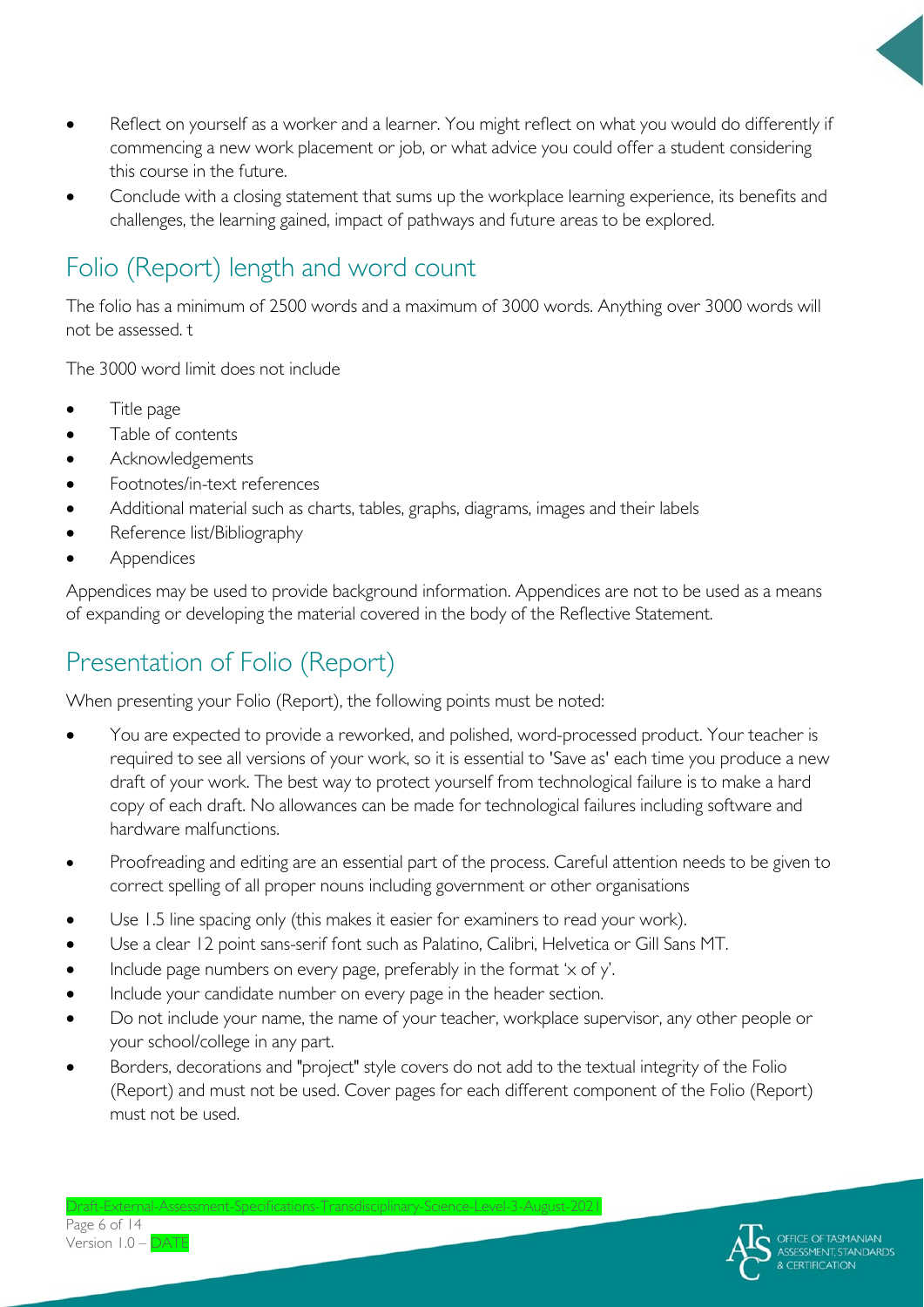In addition, you may wish to improve the readability of your work and gain efficiencies by adopting the following recommendations:

- Use consistent styles for normal text and the hierarchy of headings (Heading 1, Heading 2, Heading 3 etc). It will save you a lot of time if you learn to use heading styles rather than manual formatting.
- Use paragraphs and bulleted or numbered lists as appropriate. When bulleted or numbered lists are used they must provide clear information, not an overly simplistic summary or a single word.
- Include a Table of Contents. It is recommended that this is auto-generated from the styles used within the document. Check that the Table of Contents has been updated when your final version is completed.

### **Referencing**

- You must consistently use the Harvard referencing system in all components of your folio. The correct use of a referencing system forms part of the overall assessment of Criterion 1.
- Refer to **Academic Integrity information** on the TASC website for information about referencing styles, frequently asked questions, and tips and hints for correct referencing.

# PENALTIES

TASC takes the issue of academic integrity very seriously. If it is found that you breached the external assessment rules, and have not maintained academic integrity when submitting your work for assessment a penalty may be applied.

The following penalties will be applicable through the marking process

- Folios (Reports) that exceed the 3000 word limit will only have the first 3000 words assessed.
- Folios (Reports) with more than minor deviations from the presentation requirements, may attract a penalty of one whole rating on one criterion.

# Declaration Form

Students must complete and submit the Student Folio Declaration available on the TASC website for teachers before the Folio is submitted. Teachers will hold the declaration and will be asked to provide to TASC if required.

The Folio must be submitted via TRACS. All components of the of the folio will submitted as one complete document.

# ADVICE TO TEACHERS

For each of your students you are required to:

- see all work as it progresses
- make sure the presentation and content requirements for the folio and the penalties for not meeting them are well known

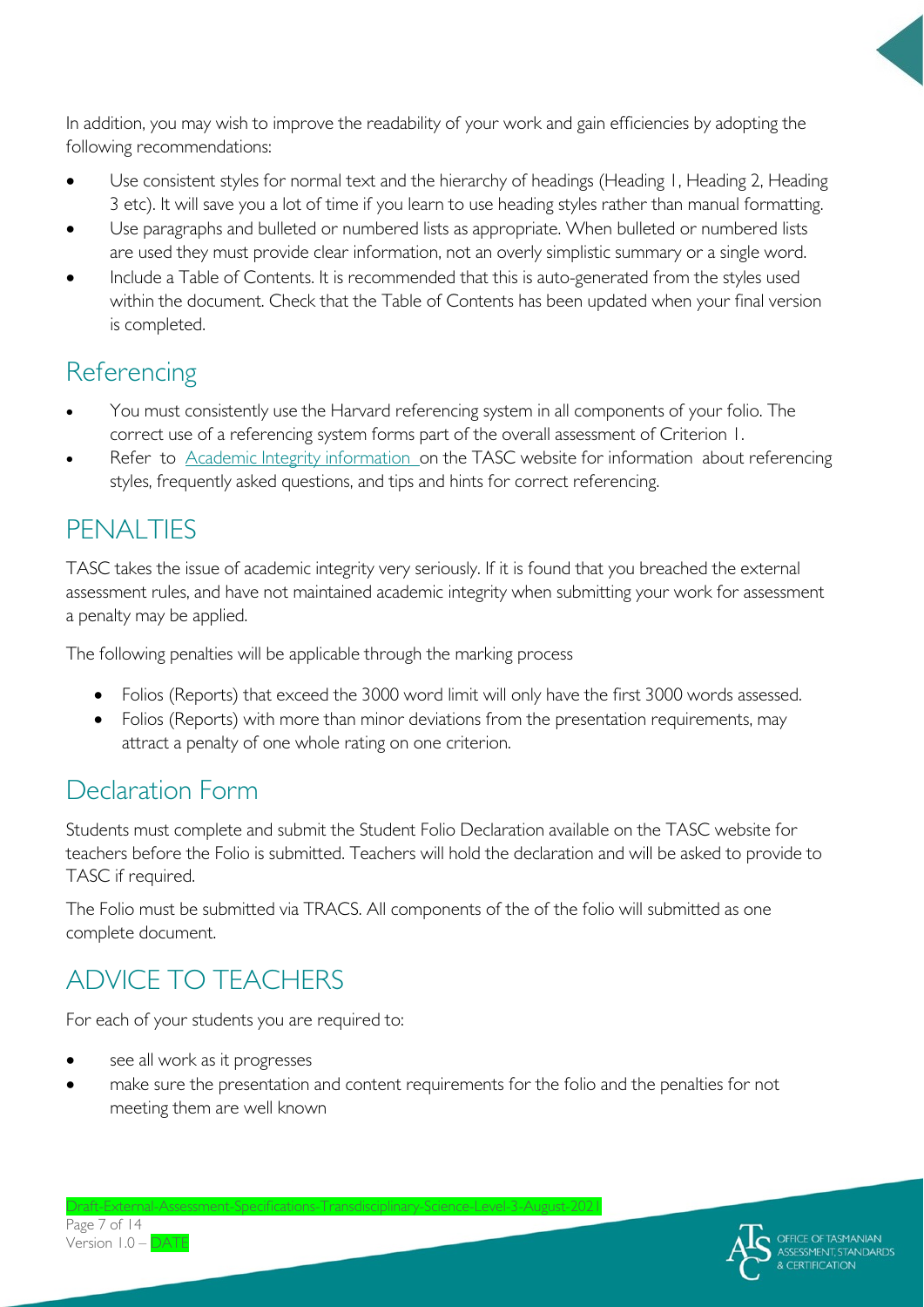

# ADVICE TO MARKERS

The criteria to be assessed through the marking of the Folio (Report) are:

- Criterion 1: research and explain concepts and issues related to industry and work
- Criterion 3: set goals and implement plans to develop work-related skills
- Criterion 6: describe workplace problems and propose solutions
- Criterion 7: evaluate personal workplace learnings

#### Annotated Workplace Learning Plans

Criterion 3: set goals and implement plans to develop work-related skills (elements 1 and 2)

#### Reflective Statement

#### Context statement

- Criterion 1: research and explain concepts and issues related to industry and work (element 1) Body of Work
- Criterion 1: research and explain concepts and issues related to industry and work (all elements)
- Criterion 3: set goals and implement plans to develop work-related skills (all elements)
- Criterion 6: describe workplace problems and propose solutions (element 3)
- Criterion 7: evaluate personal workplace learnings (all elements)

#### Concluding statement

• Criterion 7: evaluate personal workplace learnings (element 2)

### Reference List/Bibliography

Criterion 1: research and explain concepts and issues related to industry and work (elements 4, 5)

Prior to the commencement of marking, markers will be required to meet with the Marking Coordinator. This meeting will include training in the use of both the marking guide and the course criterion elements and standards when determining ratings.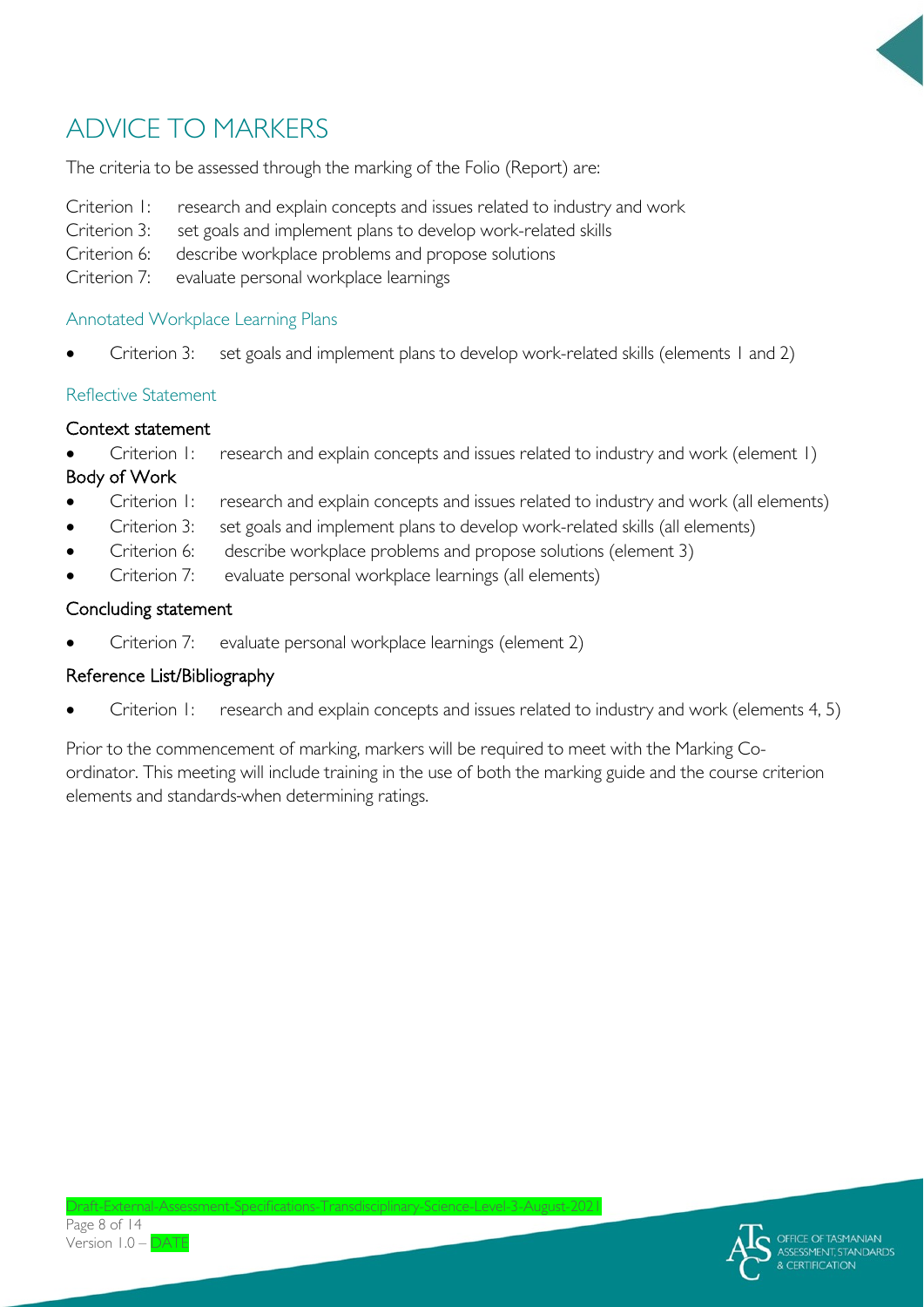# EXTERNAL ASSESSMENT SPECIFICATIONS

### PRACTICAL EXAMINATION STRUCTURE

| <b>Practical Components</b> | Presentation/Exhibition                                                                                                                       |  |
|-----------------------------|-----------------------------------------------------------------------------------------------------------------------------------------------|--|
| Criterion/Criteria          | Criterion 7: evaluate personal workplace learnings                                                                                            |  |
|                             | Criterion 8: present learnings from workplace experiences to an audience                                                                      |  |
| <b>Examinable Elements</b>  | All standard elements                                                                                                                         |  |
| Course coverage             | The presentation/exhibition is a culminating performance of the whole course content.                                                         |  |
| Response format             | Multimodal supported by digital technologies.                                                                                                 |  |
|                             | The presentation/exhibition must include                                                                                                      |  |
| Number and nature of        | Summary of workplace learning findings - self as worker, culture of the workplace, working with others, seeking and responding<br>to feedback |  |
| components                  | Work-related skills improved through goal setting and learning plan                                                                           |  |
|                             | Examples of workplace problems or issues and proposed solutions                                                                               |  |
|                             | Evaluation of personal workplace learnings and impact on career and other decision making                                                     |  |
| Compulsory or optional      | All components are compulsory                                                                                                                 |  |
|                             | 30 minutes total                                                                                                                              |  |
| Total time allocation       | 10 minutes to set up<br>$\bullet$                                                                                                             |  |
|                             | 10 minutes for presentation/exhibition<br>$\bullet$                                                                                           |  |
|                             | 10 minutes for questions by markers<br>$\bullet$                                                                                              |  |

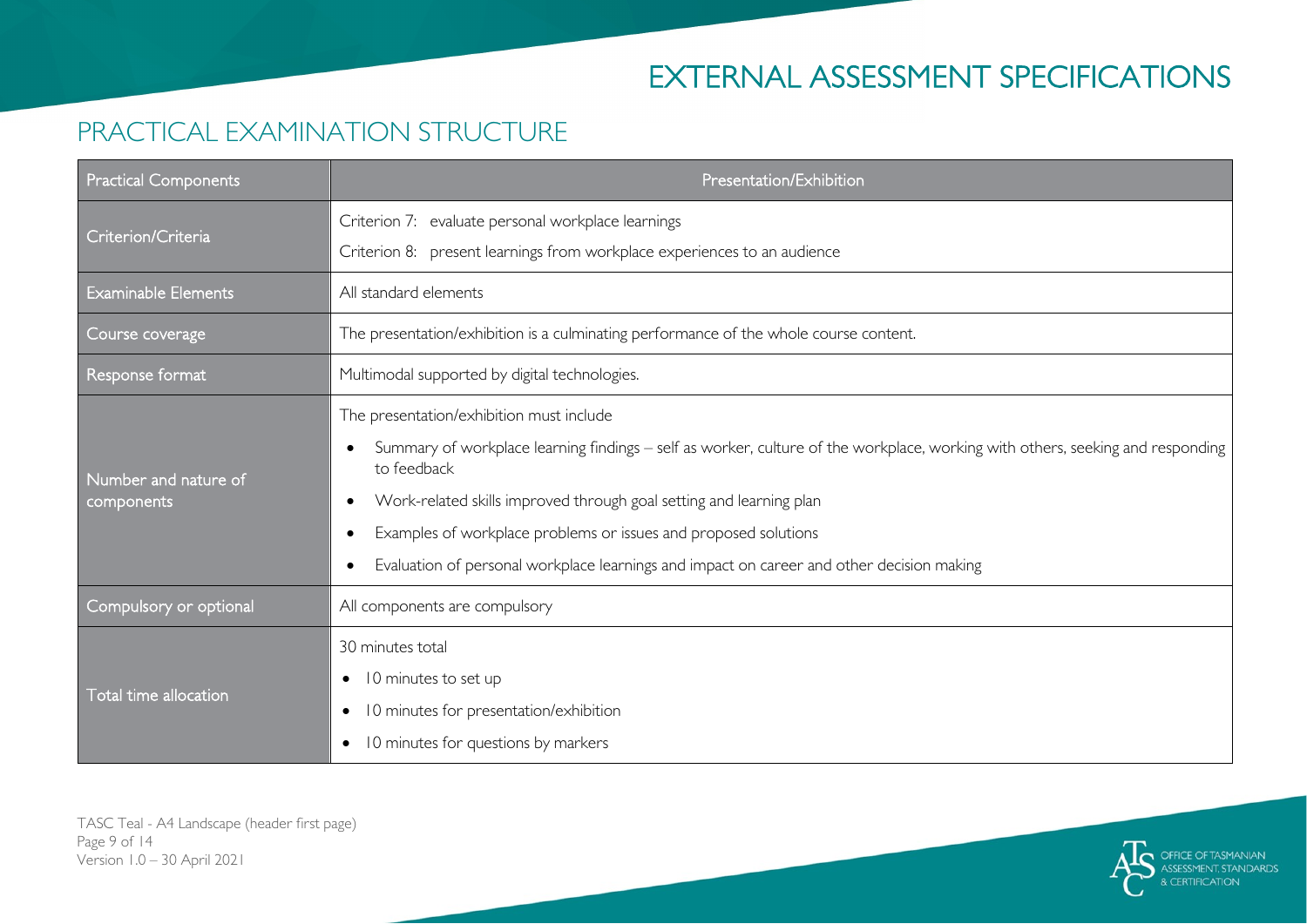| Total word count            | N/A                                                                                                                                                                             |  |
|-----------------------------|---------------------------------------------------------------------------------------------------------------------------------------------------------------------------------|--|
|                             | Extended ratings of:                                                                                                                                                            |  |
| Mark / Rating allocation    | A+, A, AB+, B, B-C+, C, C-t+, t, t- or z for each Criteria 1, 3, 6, 7 and 8                                                                                                     |  |
| Mark / Allocation reasoning | Students will be directly addressing the standard elements for each of the criteria. Using the criterion ratings is the clearest option for<br>students, providers and markers. |  |



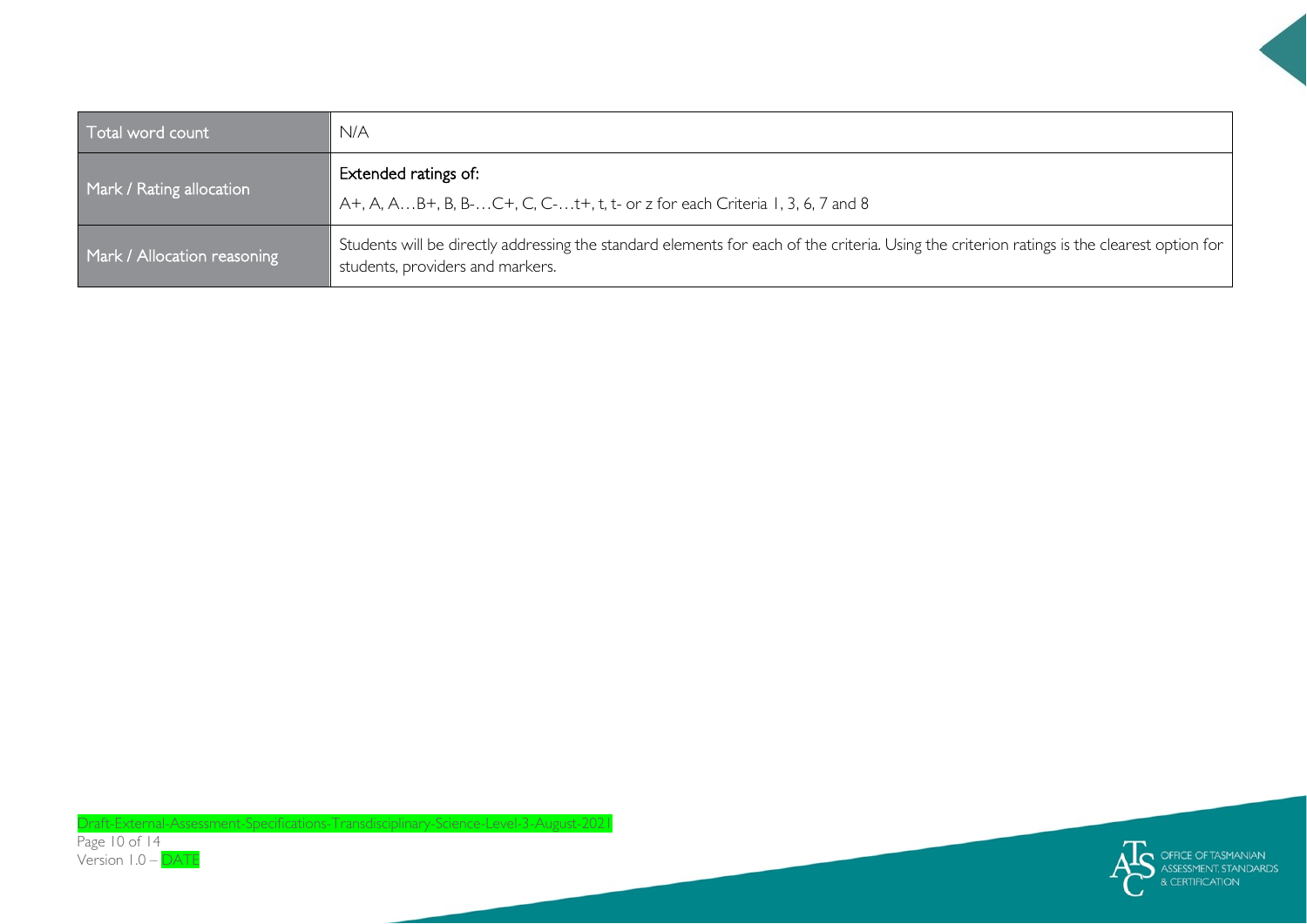# PRACTICAL EXAMINATION GUIDELINES

These guidelines provide comprehensive details for students, teachers and markers about what component/s form the external assessment for this course.

The TASC Frequently Asked Questions – Externally Assessed Folios provides general information for all students and teachers about externally assessed folios and practical assessments, including a how-to guide for submitting external assessment material and a link to the TASC Academic Integrity Guide.

The course Assessment Report available under the *Supporting Documents* section of the <CODE> course page addresses issues, strengths, and weaknesses about the previous year's assessment of the practical and should be read in conjunction with the guidelines.

#### Some components of the practical assessment may need to be electronically submitted by the student to their teacher for external assessment by the *due to teacher date* published on the TASC website each year.

The teacher cannot extend the published *due to teacher date*, however they may set an earlier deadline for the purpose of internal assessment.

The timetable for practical assessments is published on the TASC website in Term 3 every year.

### PRACTICAL EXAMINATION

The practical assessment requires students to prepare and present to a marking panel a presentation or exhibition about their Reflective Statement, supported by digital technologies. Students present key aspects of their workplace learning experiences, what they have learned and how it impacts on their future plans.

The Presentation may be in a multimodal format but must be supported by the use of digital technologies, for example, presentation slides, digital video. The student is expected to present orally, or in prerecorded format, and answer clarifying questions from the panel.

# ADVICE TO STUDENTS

Your presentation is your opportunity to celebrate and share what you have learned from your workplace learning experiences, how you can apply your learning in other contexts and what the implications are for your future decision making, especially career decision making.

You are expected to touch on all key aspects of your Reflective Statement but you can choose which aspect(s) to focus on. Your approach may be chronological, thematic or something else.

You are required to support your presentation by purposeful use of digital technologies, for example, to add meaning, get the message across, engage the audience (your examiners).

Draft-External-Assessment-Specifications-Transdisciplinary-Science-Level-3-August-2021 Page 11 of 14 Version 1.0 – DATE

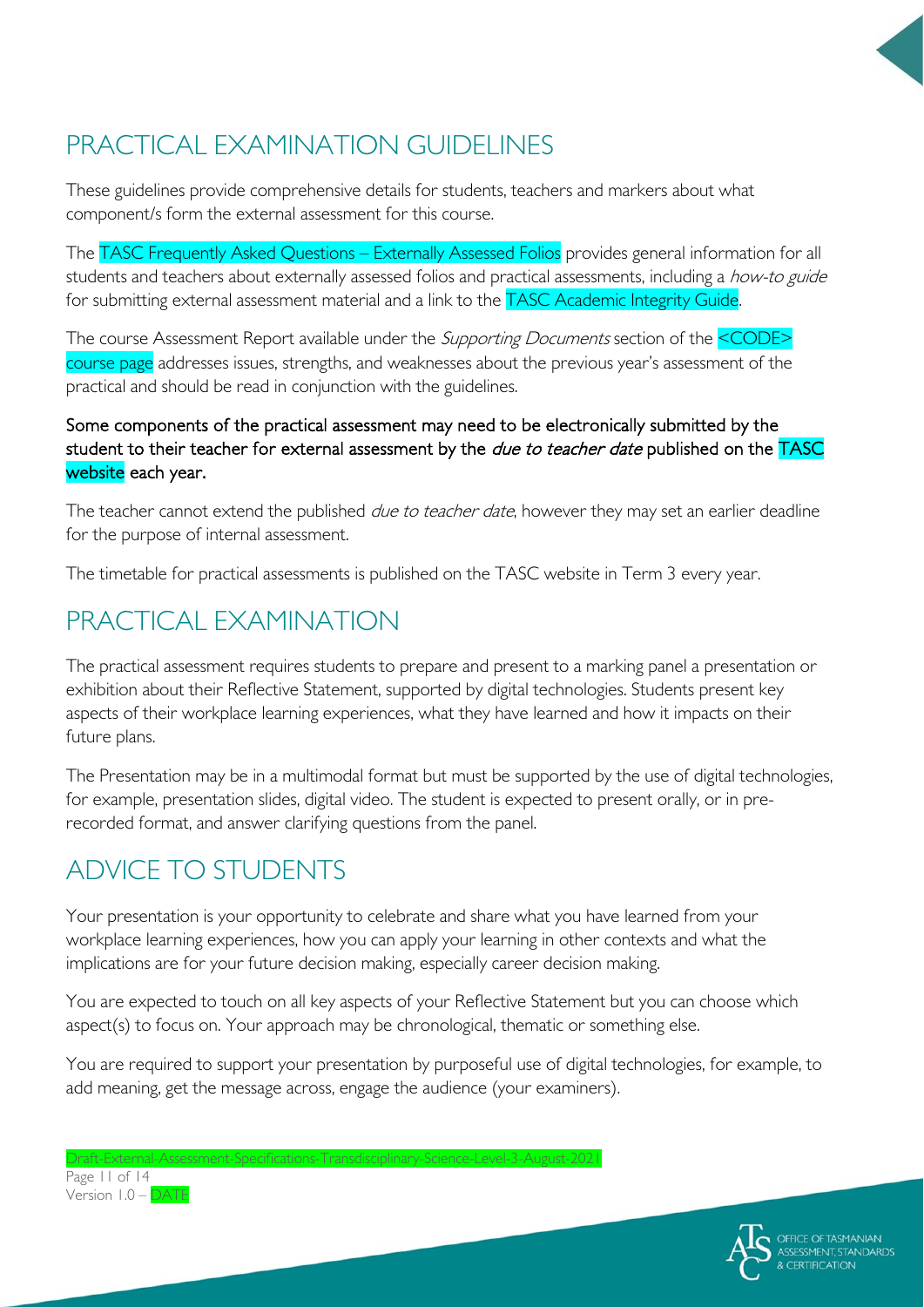

### Presentation format options

#### You will have access to

- digital projection facilities and standard connectors for contemporary laptop or tablet digital devices
- a physical vertical surface for mounting a hard copy poster or display (maximum size A1)
- a small table to place a computer and/or display items

#### You may choose your presentation format, to suit the purpose and your preferences, provided:

- it can be set up in 10 minutes or less. This means you need to keep it simple preferably a single digital file or artefact
- you must supply any equipment that you need such as a computer
- you have a backup strategy in the event of technology failure, for example,
	- o have sufficient hard copy versions of materials to enable you to present orally
	- o have a pre-prepared set of question prompts to guide an oral presentation
	- o have a pre-prepared set of questions and invite the examiners to interview you

#### Examples of possible formats include but are not limited to:

- A "traditional" digital slideshow presentation (for example, using MS PowerPoint, Prezi, or similar) with headings and dot points of text and/or accompanied by relevant visual elements
	- o A backup strategy for this could be to have the presentation on an external device, (for example, a USB drive) and sufficient hard copy material to support an oral only presentation
- A pre-recorded video that you play and then invite questions.
	- A backup strategy for this could be to have the presentation on a USB drive and sufficient hard copy material to support an oral only presentation
- A digital presentation that weaves a narrative around a series of pre-recorded short videos of the student reading insights from their learning journal, or telling an anecdote from the workplace.
- An A1 poster with visual elements such as infographics, mind maps, photographs from the workplace, tables with relevant data, flowcharts, graphs, diagrams. You could display the poster and explain key elements and invite questions.
- A digital infographic or series of infographics that you speak to (for example created with free software such as Canva or similar).

You will have 10 minutes for your presentation with an additional 10 minutes for marker questions. The markers will cease the practical assessment at the end of the allotted 20 minutes.

TASC will assess the practical presentation/exhibition to determine the course external assessment rating for Criteria 7 and 8. If you do not attend the practical presentation you cannot achieve more than a Preliminary Achievement (PA) for this course.

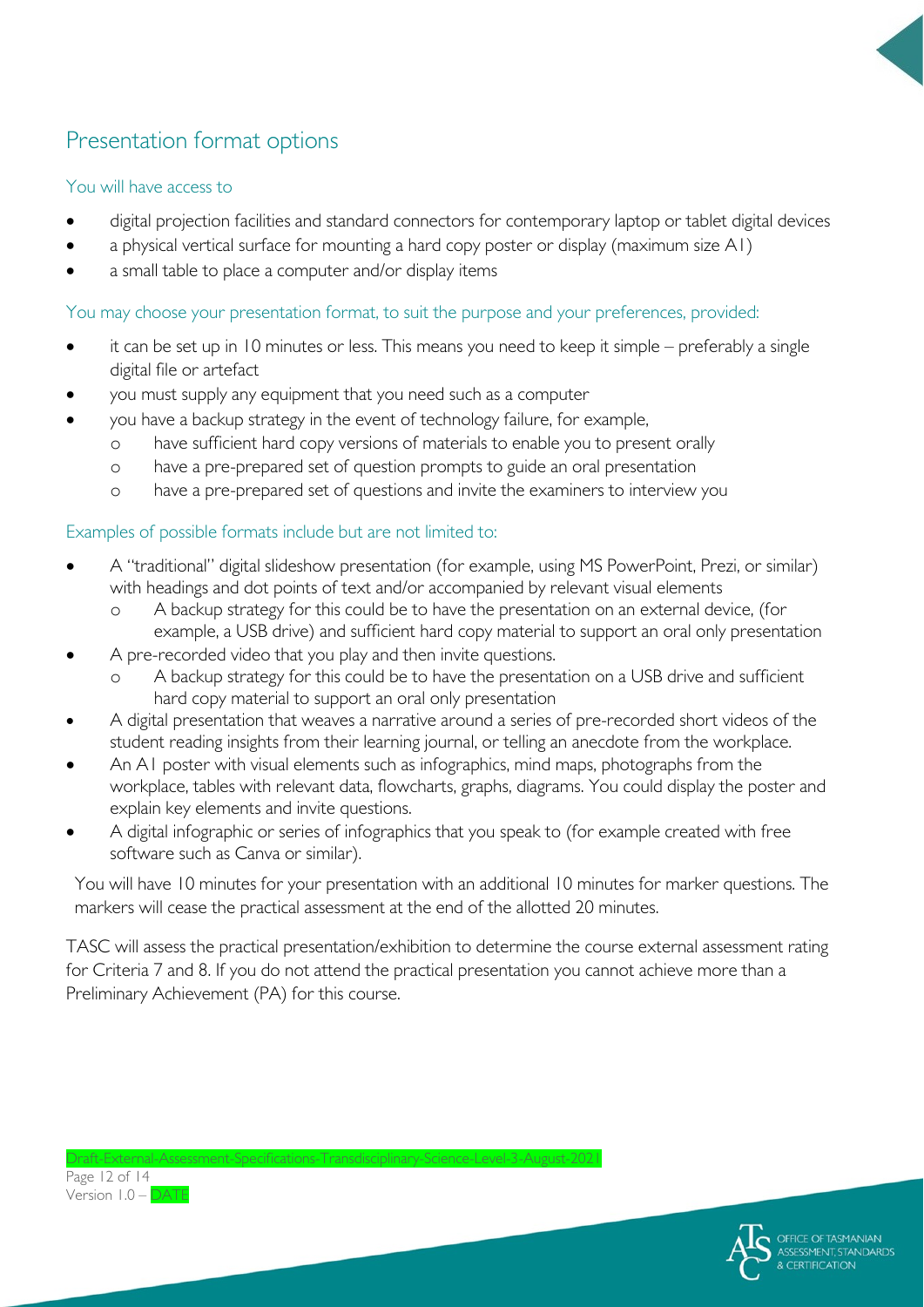

# ADVICE TO TEACHERS

For each of your students you are required to:

- see all work as it progresses
- make sure the students are aware of the date and time of their practical
- remind them that there will be a penalty applied by markers for not attending.

Teachers are not permitted to be present at the time of the practical assessment.

### Venue Facilities

Markers will need spaces where the presentations will occur to be quiet as possible and free of distraction.

Students will need access to

- digital projection facilities and standard connectors for contemporary laptop or tablet digital devices
- a physical vertical surface for mounting a hard copy poster or display (maximum size A1)
- a small table to place a computer and/or display items

### Examination Time

The presentation will be externally assessed during the week before the scheduled written examination period commences. The presentation MUST be sited at the venue confirmed by the school to facilitate assessment. (Note for TASC - possibly centralised locations [such as the same venues where oral assessments are held])

Students are permitted to have 10 minutes to set up their presentation/exhibition.

Students will then have 10 minutes for their presentation/exhibition and up to 10 minutes for questions from markers (20-30 minutes total). The markers will cease the practical assessment at the end of 20 minutes (not including the set-up time).

### Recording of Practical Examinations

Video/Aural recording of Practical Examination work is NOT permitted under any circumstances.

### PROVISIONS AND ADVICE FOR EXAMINING PANEL

The Criteria to be assessed through the marking of the practical (presentation/exhibition) are:

- Criterion 7: evaluate personal workplace learnings
- Criterion 8: all elements

Draft-External-Assessment-Specifications-Transdisciplinary-Science-Level-3-August-2021 Page 13 of 14 Version 1.0 – DATE